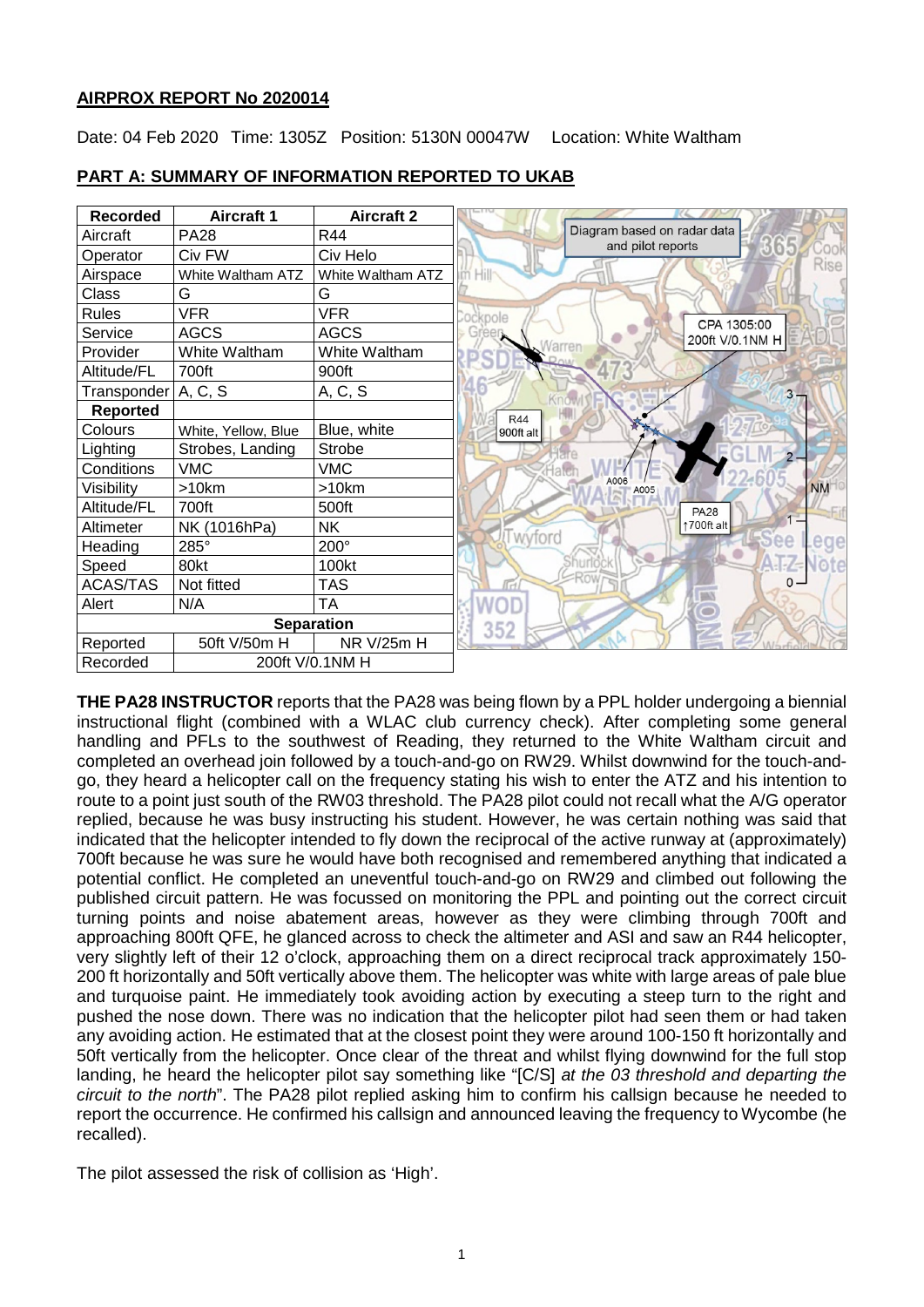**THE R44 PILOT** reports that he was following his normal route on a pipeline survey at 500ft agl, through White Waltham using his GPS pipeline system. He called White Waltham radio 5nm to the north-west with his position to gain airfield information to enter the ATZ and was given runway in use, RW29RH, and the QFE, and he broadcast his intentions to track his line through the airfield. As he entered the ATZ he broadcast entering the zone and his intentions to track the line to the south. Neither the pilot nor the observer had seen or heard any other traffic and the only radio transmissions made were by him. As he crossed the RW29 climb out he suddenly saw a single-engine aircraft climbing towards them which then turned behind and into the circuit. The TAS in his aircraft only then gave any warning, after the aircraft had passed behind. He continued on the line and the aeroplane continued into the circuit.

The pilot assessed the risk of collision as 'Medium'.

**THE WHITE WALTHAM A/G OPERATOR** reports that the R44 called up for information and he responded with the runway in use for the fixed wing (29RH) and the QNH. The pilot gave a brief description of his intentions, which the A/GO misheard as survey work along the M4 remaining south of the RW03 threshold. This may have been influenced by his recollection that helicopters with the same callsign had previously carried out similar work. In any case, he did not expect the helicopter to come north of the RW03 threshold, and he was almost certain that the pilot did not ask whether or not the circuit was active. He noted that, even if he had been aware of the R44 pilot's intentions, he would not necessarily have stopped him from transiting south to north across RW29RH. As an Air/Ground radio operator, he was not accustomed to giving clearances or instructions since it is not within his remit to do so. Rotary traffic are, for the most part, exceptionally diligent at holding short of a runway to check that it is clear before crossing. He believed that the only difference he could have made would have been to warn the pilot that the circuit was active, which may have made him hold short before crossing. Nevertheless, the pilot must have heard the PA28 call final, which should have alerted him. By the time he realised what the helicopter was doing it was too late to prevent the Airprox, which was probably within 100ft although it was hard to judge the distance from his perspective on the ground.

#### **Factual Background**

The weather at Heathrow was recorded as follows:

METAR COR EGLL 041250Z AUTO 29012KT 9999 OVC032 09/02 Q1023 NOSIG=

#### **Analysis and Investigation**

#### **UKAB Secretariat**

The PA28 and R44 pilots shared an equal responsibility for collision avoidance and not to operate in such proximity to other aircraft as to create a collision hazard. [1](#page-1-0) If the incident geometry is considered as head-on or nearly so then both pilots were required to turn to the right. [2](#page-1-1) An aircraft operated on or in the vicinity of an aerodrome shall conform with or avoid the pattern of traffic formed by other aircraft in operation.<sup>[3](#page-1-2)</sup>

CAA CAP452, Aeronautical Radio Station Operators Guide states that:

AGCS radio station operators provide traffic and weather information to pilots operating on and in the vicinity of the aerodrome. Such traffic information is based primarily on reports made by other pilots.<sup>[4](#page-1-3)</sup>

l

<span id="page-1-1"></span><span id="page-1-0"></span><sup>&</sup>lt;sup>1</sup> SERA.3205 Proximity.<br><sup>2</sup> SERA.3210 Right-of-way (c)(1) Approaching head-on.

<span id="page-1-2"></span><sup>&</sup>lt;sup>3</sup> SERA.3225 Operation on and in the Vicinity of an Aerodrome.

<span id="page-1-3"></span><sup>4</sup> CAP 452 Chapter 4 Air Ground Communications Service.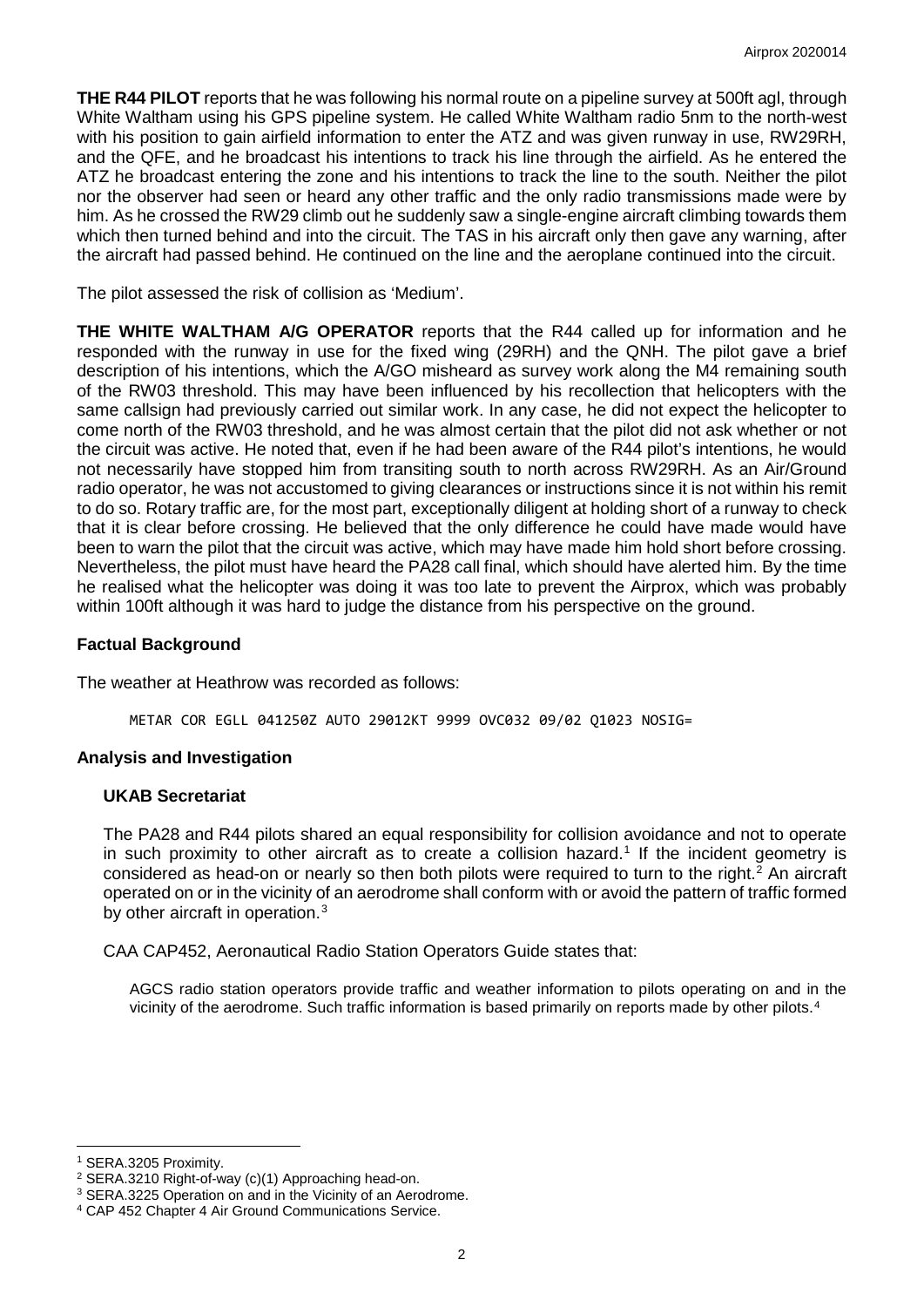# **Summary**

An Airprox was reported when a PA28 and an R44 flew into proximity in the White Waltham ATZ at 1305z on Tuesday 4th February 2020. Both pilots were operating under VFR in VMC, both were receiving a AGCS from White Waltham.

## **PART B: SUMMARY OF THE BOARD'S DISCUSSIONS**

Information available consisted of reports from the pilots of both aircraft, radar photographs/video recordings and a report from the A/G Operator involved. Relevant contributory factors mentioned during the Board's discussions are highlighted within the text in bold, with the numbers referring to the Contributory Factors table displayed in Part C.

Due to the exceptional circumstances presented by the coronavirus pandemic, this incident was assessed as part of a 'virtual' UK Airprox Board meeting where members provided a combination of written contributions and dial-in/VTC comments. Although not all Board members were present for the entirety of the meeting and, as a result, the usual wide-ranging discussions involving all Board members were more limited, sufficient engagement was achieved to enable a formal assessment to be agreed along with the following associated comments.

The Board first looked at the actions of the R44 pilot. He had been conducting a pipeline inspection, and reported calling on the White Waltham frequency prior to entering the ATZ. The Board could not be sure exactly what had been said, because the White Waltham frequency was not recorded, but neither the A/GO, nor the other pilot in the circuit were aware that he intended to route in the opposite direction to the climb-out lane (**CF5**). Members considered this to be an unwise choice of routing. The R44 pilot reported that he was not aware that the circuit was active (**CF6**) and the Board had a long discussion about whether the passing of a runway in use also indicates an active circuit. Many members considered that this was indeed the case, nevertheless, even if the R44 pilot had not anticipated that the passing of the runway in use indicated the circuit was active, it was for him to conform with, or avoid, the pattern of traffic formed by the circuit (**CF2**, **CF4, CF9**). Some members went further still and suggested that his routing alone should have made him more cautious and that, during pre-flight planning, he should have telephoned White Waltham to make them aware of his intended routing (**CF3**). At the very least he should have clarified on the RT whether the circuit was active or not (**CF7**) to ensure that he could comply with Rules of the Air and obtain information from the A/GO to enable his flight within the ATZ to be conducted safely. The pilot reported that the TAS in the helicopter had alerted after the PA28 had passed behind (**CF10**,**CF11**) and members thought that this was probably due to the relatively high rate of climb at which the PA28 was climbing up towards the R44 as it climbed out from the runway. The combination of events resulted in a late-sighting of the PA28 (**CF13**).

Turning to the PA28 pilot, the Board noted that he hadn't assimilated that the R44's routing would affect him and they wondered whether he had been distracted by instructing his student (**CF8**). That being said, he understandably had not expected to meet with traffic transiting in the opposite direction on climb-out and although he spotted the R44 late (**CF13**), he had time to take some avoiding action.

For his part, the A/GO reported that he had expected the R44 pilot to follow the same route that previous pipeline inspections had taken and route along the M4 to the south of the airfield; he did not assimilate that the R44 pilot's routing would affect the PA28 (**CF1**). The Board discussed at some length whether the A/GO should have given information on circuit traffic to the R44 pilot on his initial call. A CAA advisor told the Board that A/GOs are not permitted to provide clearances, or required to sequence traffic, however, CAP452 states that A/GOs should pass Traffic Information based upon pilots reports, and CAP413 gives examples of how to pass such information<sup>[5](#page-2-0)</sup>, and states that for pilots overflying the ATZ, Traffic Information and aerodrome information should be passed, leading some members to opine that this had been an opportunity missed.

l

<span id="page-2-0"></span><sup>5</sup> CAP413: Radiotelephony Manual, Chapter 4: Aerodrome Phraseology.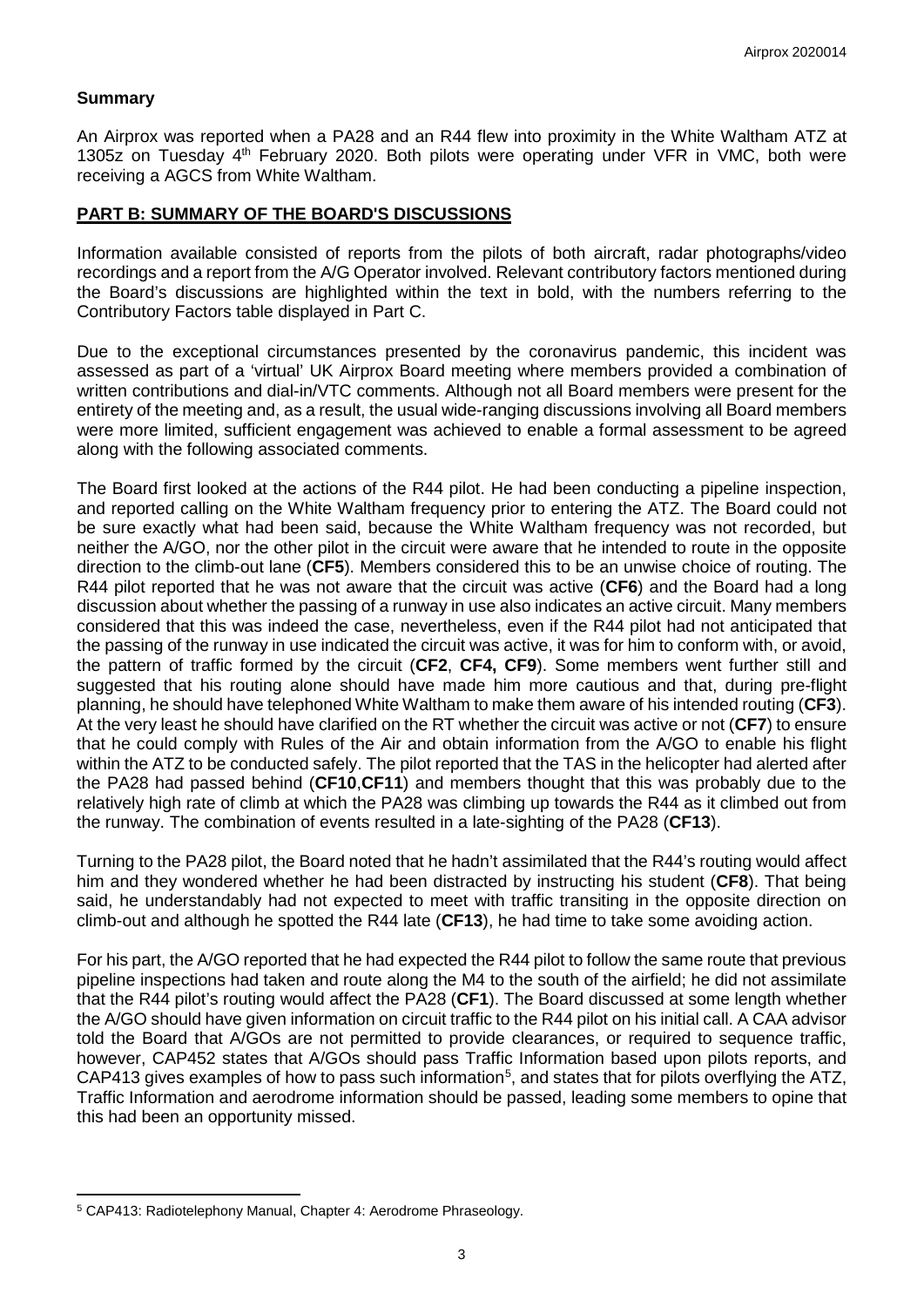Finally, when assessing the risk, the Board agreed that although the PA28 pilot had taken avoiding action, the separation between the two aircraft had been such that safety had been degraded (**CF12**); Risk Category B.

# **PART C: ASSESSMENT OF CONTRIBUTORY FACTORS AND RISK**

#### Contributory Factors:

|           | 2020014                                                        |                                                                                             |                                                                      |
|-----------|----------------------------------------------------------------|---------------------------------------------------------------------------------------------|----------------------------------------------------------------------|
| <b>CF</b> | <b>Factor</b>                                                  | <b>Description</b>                                                                          | <b>Amplification</b>                                                 |
|           | <b>Ground Elements</b>                                         |                                                                                             |                                                                      |
|           | • Situational Awareness and Action                             |                                                                                             |                                                                      |
| 1         | Contextual                                                     | • Situational Awareness and Sensory Events                                                  | The controller had only generic, late or no Situational<br>Awareness |
|           | <b>Flight Elements</b>                                         |                                                                                             |                                                                      |
|           | <b>• Regulations, Processes, Procedures and Compliance</b>     |                                                                                             |                                                                      |
| 2         | <b>Human Factors</b>                                           | · Flight Operations Documentation and<br>Publications                                       | Regulations and/or procedures not complied with                      |
|           | <b>. Tactical Planning and Execution</b>                       |                                                                                             |                                                                      |
| 3         | <b>Human Factors</b>                                           | • Pre-flight briefing and flight preparation                                                |                                                                      |
| 4         | <b>Human Factors</b>                                           | • Monitoring of Other Aircraft                                                              | Did not avoid/conform with the pattern of traffic<br>already formed  |
| 5.        | <b>Human Factors</b>                                           | • Accuracy of Communication                                                                 | Ineffective communication of intentions                              |
|           | • Situational Awareness of the Conflicting Aircraft and Action |                                                                                             |                                                                      |
| 6         | Contextual                                                     | • Situational Awareness and Sensory Events                                                  | Pilot had no, late or only generic, Situational<br>Awareness         |
| 7         | <b>Human Factors</b>                                           | • Lack of Communication                                                                     | Pilot did not request additional information                         |
| 8         | <b>Human Factors</b>                                           | • Distraction - Job Related                                                                 | Pilot engaged in other tasks                                         |
| 9         | <b>Human Factors</b>                                           | • Monitoring of Other Aircraft                                                              | Pilot did not sufficiently integrate with the other<br>aircraft      |
|           |                                                                | <b>• Electronic Warning System Operation and Compliance</b>                                 |                                                                      |
| 10        | Contextual                                                     | • ACAS/TCAS TA                                                                              |                                                                      |
| 11        | Technical                                                      | • ACAS/TCAS System Failure                                                                  | CWS did not alert as expected                                        |
|           | • See and Avoid                                                |                                                                                             |                                                                      |
| 12        | Contextual                                                     | . Near Airborne Collision with Aircraft, Balloon,<br>Dirigible or Other Piloted Air Vehicle | Piloted air vehicle                                                  |
| 13        | <b>Human Factors</b>                                           | • Monitoring of Other Aircraft                                                              | Late-sighting by one or both pilots                                  |

Degree of Risk: B.

### Safety Barrier Assessment<sup>[6](#page-3-0)</sup>

In assessing the effectiveness of the safety barriers associated with this incident, the Board concluded that the key factors had been that:

#### **Ground Elements:**

 $\overline{\phantom{a}}$ 

**Situational Awareness of the Confliction and Action** were assessed as **not used** because the A/G Operator was not required to sequence the traffic.

<span id="page-3-0"></span><sup>&</sup>lt;sup>6</sup> The UK Airprox Board scheme for assessing the Availability, Functionality and Effectiveness of safety barriers can be found on the **UKAB Website**.